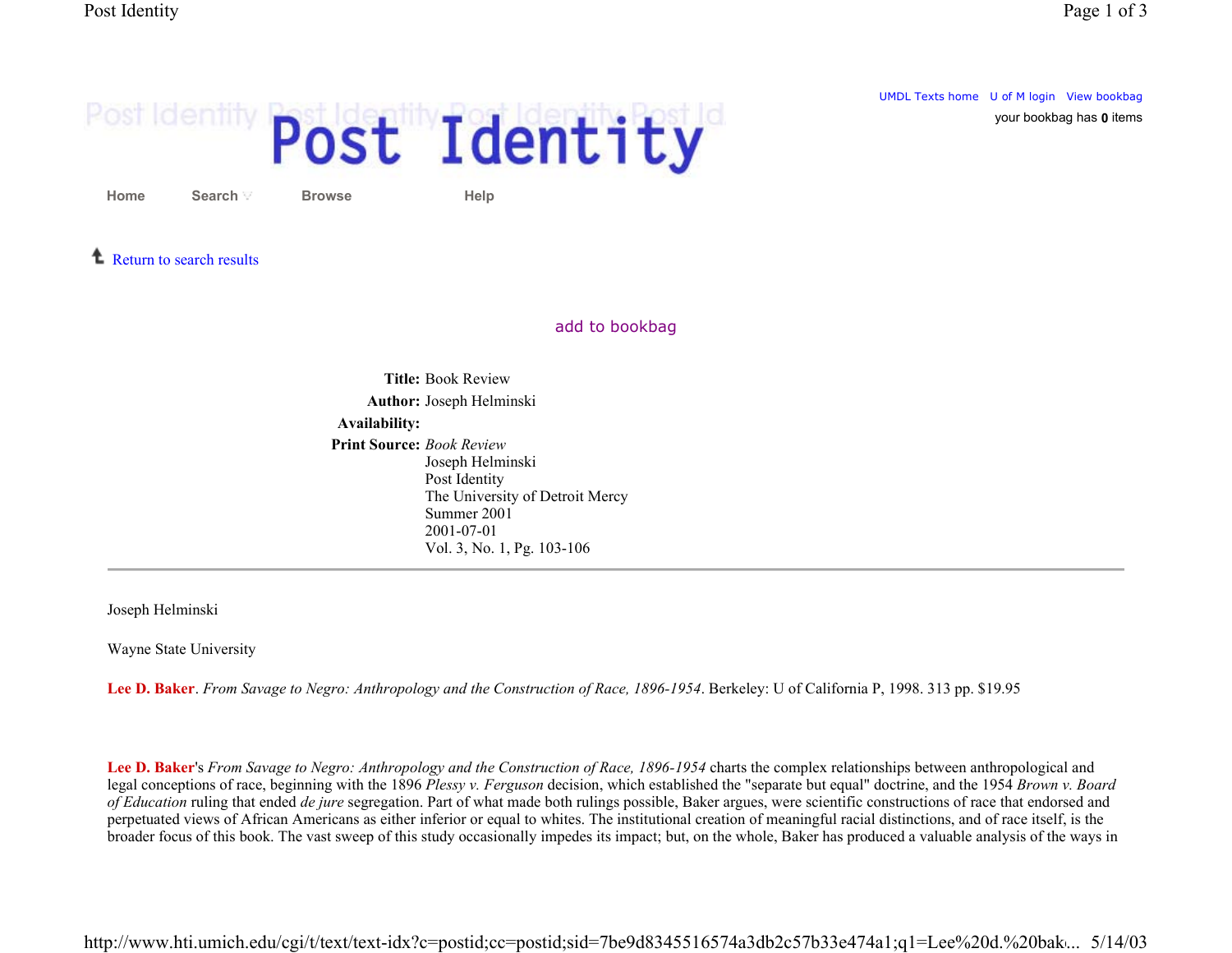which institutions and the individuals in them exert an influence powerful enough to produce the belief that racial categories actually reflect natural fact.

In the introduction, Baker provides a frightening example of how such influence can work. The Swiss-born Harvard professor of science, Louis Aggasiz, played mentor to several students who would ultimately disseminate his scientific racism among yet another generation of students. By the turn of the century, racial essentialism dominated anthropology. Early World's Fairs--particularly the 1893 Columbian Exposition, and the 1904 St. Louis Exposition--contributed to the popularization of both racialist and racist theories. Baker effectively demonstrates how the post-Reconstruction era--often referred to as the "decades of disappointment" for African Americans--reflects a complex matrix of popular, legal, and academic discourses that together created the notion of African Americans as uncivilized and intellectually inferior.

Slowly, however, biological and essentialist formations of race gave way to cultural and sociological models of difference. Baker argues that the notion of the "New Negro" in part reflected the growing influence of Franz Boas, whose work in cultural anthropology became an increasingly dominant model for interrogations of race after the turn of the century. Baker's discussion of Boas is a fascinating one, and does an especially good job of recreating struggles for power within the American Anthropological Association. His account of the relationship between the Harlem Renaissance and Boasian anthropology proves less compelling. Baker's discussion of Zora Neale Hurston--who notably contributed to the collection of Negro Folklore--presents a valuable opportunity for complicating accounts of racial construction, since Hurston herself appeared variously in her writing to essentialize and de-essentialize race.

This points to a larger criticism of Baker's text. Each one of the book's ten chapters ends with what is meant, presumably, to be a recapitulation of findings. These conclusions adequately summarize information, but frequently fail to draw out larger implications. The book succeeds on the level of analysis; as synthesis, however, it sometimes falls short. For example, the conclusion of chapter seven ends with the following sentence: "The social and political processes that fostered changes in the construction of race during the Great Migration and the Harlem Renaissance gave rise to changes in an American anthropology that began to espouse racial equality" (167). This is a textbook style conclusion for a book that, in many ways, resembles a textbook in its neat divisions: of the twenty-five pages that make up chapter seven, for instance, there are ten separate divisions, with subjects ranging from Franz Boas to Zora Neale Hurston. Despite usually deft transitions from one section to the next, one sometimes feels that the momentum of the argument gets lost, only to erupt again several pages later.

Overall, however, this book is an important contribution to the fields of anthropology, cultural studies, and history. The final chapters, which explore the legal implications of race in the post-war era, effectively show the intersections of race, law, science, and popular movements for change. Baker provides an important and interesting account of how Howard University, along with the NAACP's Legal Defense and Education Fund, employed work by sociologists such as Gunnar Myrdal to formulate a sociological account of race and the effects of racism. Important to the plaintiff's argumentative strategy in *Brown v. Board of Education* was the notion that "African Americans were poised to embrace un-American values if they were not educated in desegregated schools" (198). Baker sees complex cultural forces at work in this claim: "In a sense [this] strategy was like Brer Rabbit tricking Brer Fox by playing the fool: the LDEF [Legal Defense and Education Fund] employed a strategy that disparaged African American culture by evoking a distinctive tradition of African American culture--the trickster" (198). The final chapter, aptly entitled "The Color-Blind Bind," offers a well-reasoned discussion of how racial categories and disciplinary constructions of race have come to impact contemporary American law and politics. Baker cites Murray and Herrnstein's infamous 1994 book, *The Bell Curve*, in order to demonstrate the continuing influence of popular scientific theories upon the public. Baker concludes with this observation: although the current Supreme Court has adopted the view that racial categories are not, in fact, sanctioned by legitimate science, it refuses to see that racial categories are still socially meaningful, and that attendant stereotypes and discriminatory practices remain.

Meticulously researched, carefully argued, and undeniably relevant, *From Savage to Negro* deserves reading. What it sometimes lacks in elegance it makes up for in its iteration of why race, however conceived, matters as much now as it ever has.

http://www.hti.umich.edu/cgi/t/text/text-idx?c=postid;cc=postid;sid=7be9d8345516574a3db2c57b33e474a1;q1=Lee%20d.%20bak... 5/14/03